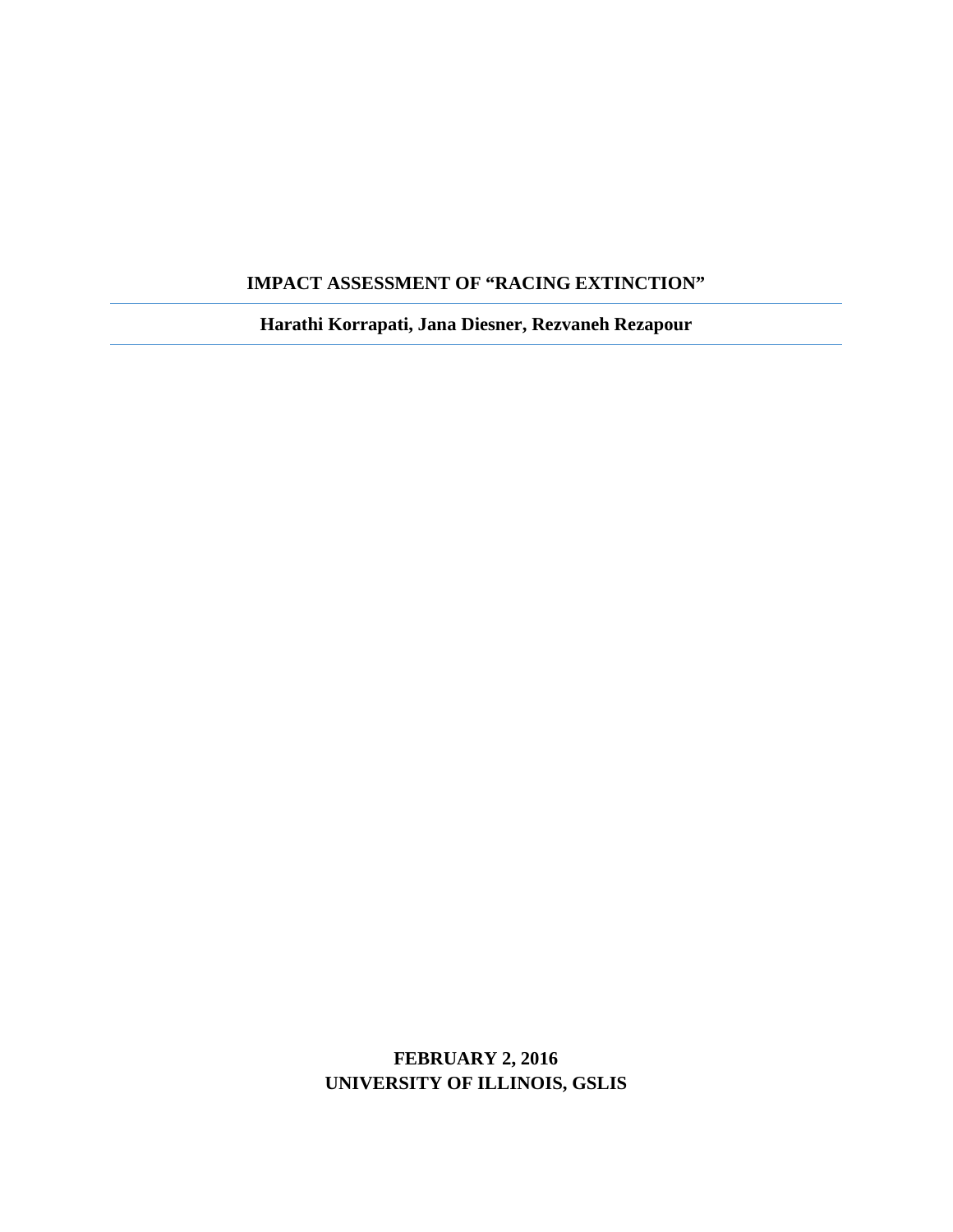# **TABLE OF CONTENTS**

| 2. |                |                                                              |  |
|----|----------------|--------------------------------------------------------------|--|
| 3. |                | <b>BACKGROUND ON PRIOR WORK AND ALTERNATIVE SOLUTIONS  2</b> |  |
| 4. |                |                                                              |  |
| 5. |                |                                                              |  |
|    | $a_{\cdot}$    |                                                              |  |
|    | h              |                                                              |  |
|    | $\mathbf{c}$ . |                                                              |  |
| 6. |                |                                                              |  |
|    | $\mathbf{a}$   |                                                              |  |
|    | b.             |                                                              |  |
| 7. |                |                                                              |  |

# **INDEX OF TABLES AND FIGURES**

| Table 1: Salient Terms per Dataset by Weighted Frequency (tf-idf) and Absolute Cumulative |  |
|-------------------------------------------------------------------------------------------|--|
|                                                                                           |  |
| Table 2: Salient Terms per Dataset by Weighted Frequency (tf-idf) and Absolute Cumulative |  |
|                                                                                           |  |
|                                                                                           |  |

| Figure 1: News Coverage before "Racing Extinction" Release: Semantic Network of Meta Data 5 |  |
|---------------------------------------------------------------------------------------------|--|
| Figure 2: News Coverage after "Racing Extinction" Release: Semantic Network of Meta Data  6 |  |
|                                                                                             |  |
| Figure 4: Summary of Press Coverage of Theme before Film Release: Topic Modeling and        |  |
|                                                                                             |  |
| Figure 5: Summary of Press Coverage of Theme after Film Release: Topic Modeling and         |  |
|                                                                                             |  |
|                                                                                             |  |
|                                                                                             |  |
| Figure 7: Twitter semantic cluster network for Racing Extinction (November, 2015)  14       |  |
| Figure 8: Facebook semantic network for Racing Extinction before television telecast 15     |  |
| Figure 9: Facebook semantic network for Racing Extinction after television telecast 16      |  |

## **1. EXECUTIVE SUMMARY**

Impact assessment should begin with a research question. In the case of "Racing Extinction" (d. Louie Psihoyos, 2015), our team was asked to investigate the following questions: How has the film moved the public awareness about effects of global environmental pollution and its impact on the endangered species? And what does society think about the relation between endangered species and the environmental issues around the world?

Using key terms provided by the filmmaker, we are conducting an analysis of news media and social media discourse on the topic of the film to determine its state before the film was released. This provided the baseline for any observable change. We then looked at the discourse on the topic after the release of the film. We define impact as any observable change in the media and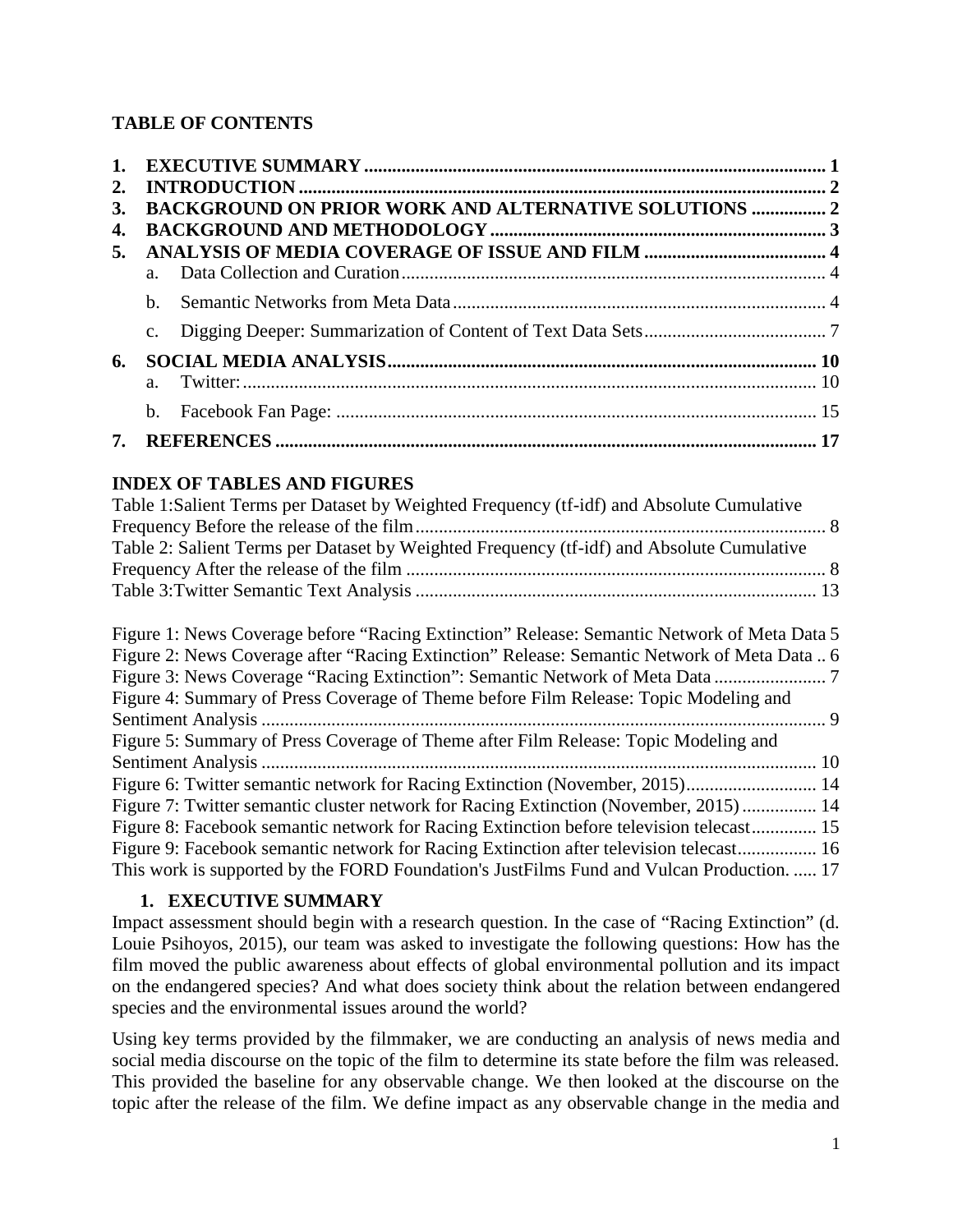social media discourse between these two points: before and after the film's release. We would like to compare and evaluate different techniques for measuring the increase in public awareness for an issue, which is an impact goal shared across most of the recent frameworks for change assessment. This basically addresses how well the content of an information from the movies has been injected in to public.

Considering the first research question, if the film had an impact on media and social media discourse, we would expect to see several things. Because we must assume that the discourse of the topic is not static (meaning it is not completely dependent on the film), we can only determine that the film (and not something else) had an impact if the media discourse on the topic of the film (extinction of animal species) intersects with the language or content of the transcript of the film in a way that it did not before the film's release. Considering the second research question, we are observing how the media discourse and social media discourse characterized the relationship between extinction of animal species and the increase of environmental pollution around the world. To do this, we are looking at the sentiments expressed, the key figures of the conversation in the content of the semantic networks before and after the release of the film.

It is important to say a brief word on data because all impact assessment is dependent on the type of data that is collected. A report is only as valid as the data is valid and appropriate. In other words, whether or not research questions can be asked or answered depends on the type of data the researcher (and filmmaker) collects and has access to. For the "Racing Extinction" film media analysis, we are analyzing the data that we collected from press coverage using the keywords for the film for a specific time period (March 23, 2014 to January 23, 2015 [= Press Before] and January 24, 2015 to November 24, 2015 [= Press After]. The split point reflects the point in time when Racing Extinction was screened at the 2015 Sundance Film Festival). These were found through LexisNexis Academic, one of the world's largest online electronic libraries for legal, business, news, and public information. For the "Racing Extinction" social media analysis, we analyzed data that we collected from Twitter. In both cases, our team used **a)** network analysis to detect key agents and organizations and **b)** text mining techniques to find trends in current discussions (topics, sentiments, dynamics).

## **2. INTRODUCTION**

Documentaries are meant to tell a story, i.e. to create memories, imagination and sharing (Rose, 2012). Moreover, the goal with documentaries is to induce change in people's knowledge and/ or behavior (Barrett & Leddy, 2008). How can we know if a production has achieved these goals? We herein apply an empirical, scalable and systematic methodology that we have been developing for this purpose to "Racial Extension" media data.

In a nutshell, we approach this question by combining computational techniques from data mining and network analysis: we assume that documentaries are produced, screened and watched as part of larger and continuously changing ecosystems that involve multiple stakeholders and the flow of information between them. We track, map and analyze socio-semantic networks that represent these stakeholders and the information they disseminate (Diesner, Aleyasen, Kim, Mishra, & Soltani, 2013).

# **3. BACKGROUND ON PRIOR WORK AND ALTERNATIVE SOLUTIONS**

Prior work on assessing the impact of documentaries is limited in scope, depth and practical implementations (Barrett & Leddy, 2008; Figueroa, 2002). Major media institutes have proposed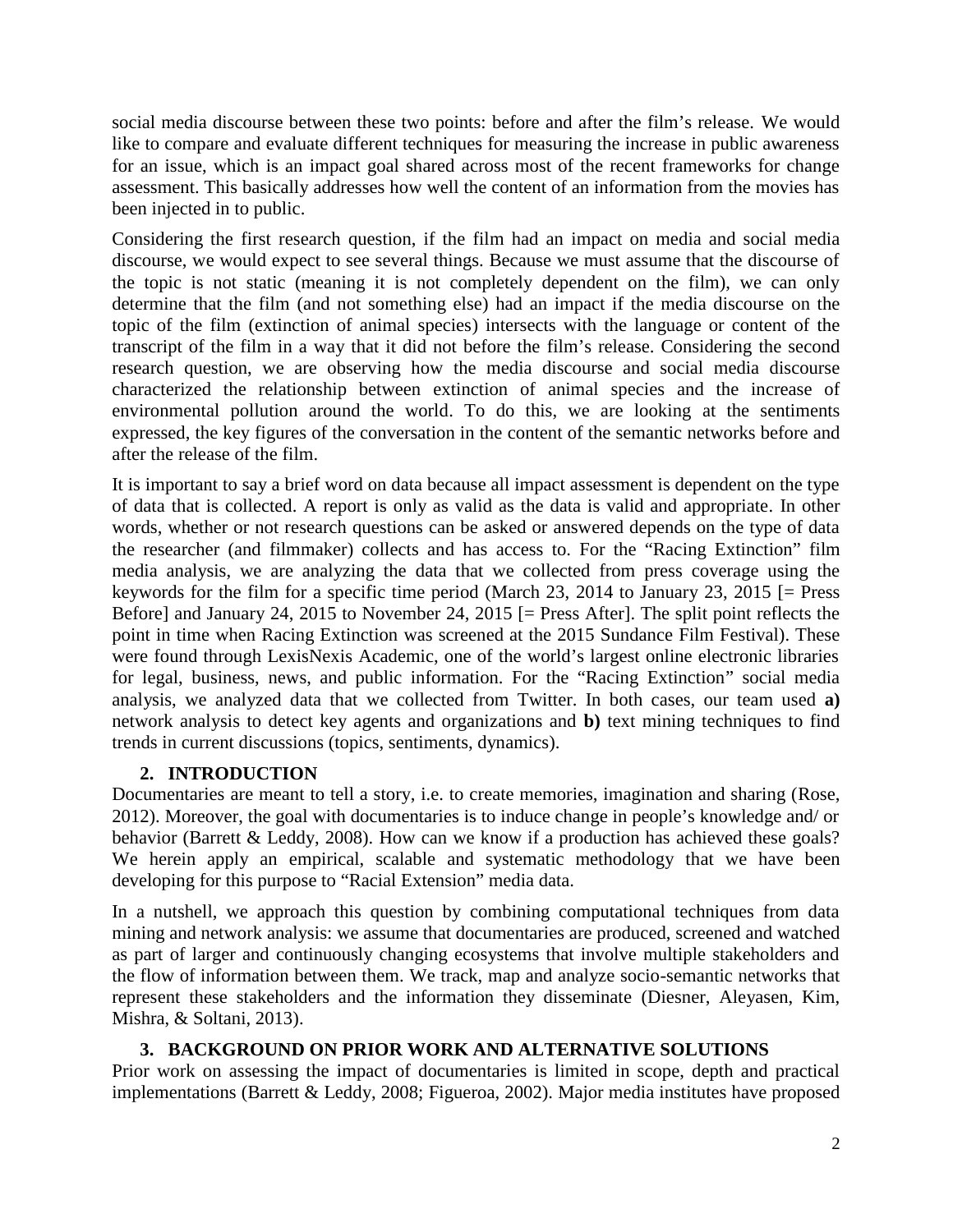systematic frameworks, which are mainly of theoretical and/or normative nature (Barrett & Leddy, 2008; Clark & Abrash, 2011; Figueroa, 2002; Knight Foundation, 2011). Some frameworks include network related indicators, but fail to implement and measure them. Scholarly work on this topic is primarily confined to studies of psychological effects of films on individuals, and conceptualizes documentaries as a subcategory of mass media.

Overall, evaluation in this domain has typically been done by using (a) traditional, scalable and quantitative methods and metrics, such as the number of visitors of a screening or webpage, and/or (b) conventional, qualitative and small-scale methods for in-depth analysis of the perception of a topic or product by small numbers of people, such as interviews with focus groups. We integrate these two levels by jointly considering (a) the social network of stakeholders involved with the main topic of a movie - whether they have anything to do with a particular production or not - and (b) the substance of the information produced and shared by these groups. The resulting socio-semantic networks allow for reasoning about two types of behavioral information - relationships and information (Diesner, 2013; Roth & Cointet, 2010).

## **4. BACKGROUND AND METHODOLOGY**

Our solution is based on a theoretical framework that we developed by synthesizing indicators of impact based on empirically tested theories from media effects, diffusion research, social and semantic network analysis, and collective action. The resulting CoMTI (content, medium, target, and impact) framework incorporates indicators specific to documentary evaluation that we identified in discussions with subject matter experts as well as additional impact metrics that we considered relevant (Diesner, Pak, Kim, Soltani, & Aleyasen, 2014). This framework considers a variety of stimuli that have been associated with cognitive, attitudinal, and behavioral change on the individual, communal and societal over time. In a nutshell, our methodology involves the following three steps (for details see(Diesner & Rezapour, 2015) (Diesner et al., 2013) :

Baseline model: First we map the current discourse about the main issue addressed in a movie prior to release. This is mainly to understand the existing ecosystem and where impact is possible. Main issues can be identified in a data driven way, e.g. by conducting text summarization techniques on the film transcript, or by filmmakers or funders. Once the main issues are identified, we use a) network analysis to detect key agents and organizations and b) text mining techniques to find trends in current discussions (topics, sentiments, dynamics). For this step, we use ConText (http://context.lis.illinois.edu/) and NodeXL (http://nodexl.codeplex.com/) to collect, analyze and combine text data and network data based on news coverage data, social media data, and interviews with focus groups. Practitioners can use this procedure to understand the given opportunity space for connecting campaign work to relevant stakeholders and themes; helping them to strategically allocate scarce resource and mobilizing social capital.

Ground truth model: This represents the information contained in the actual documentary or media product, i.e. the message that the film can communicate. We understand that there is much more to a film than the actual content, e.g. the cast, images, sound and other aesthetic elements, which are not yet considered with our methodology. At the same time, we argue that the film's content is the smallest common denominator that anybody watching/ listening to a media product could take away. For this purpose, we apply the same text mining techniques as in step one, but this time to the film transcript.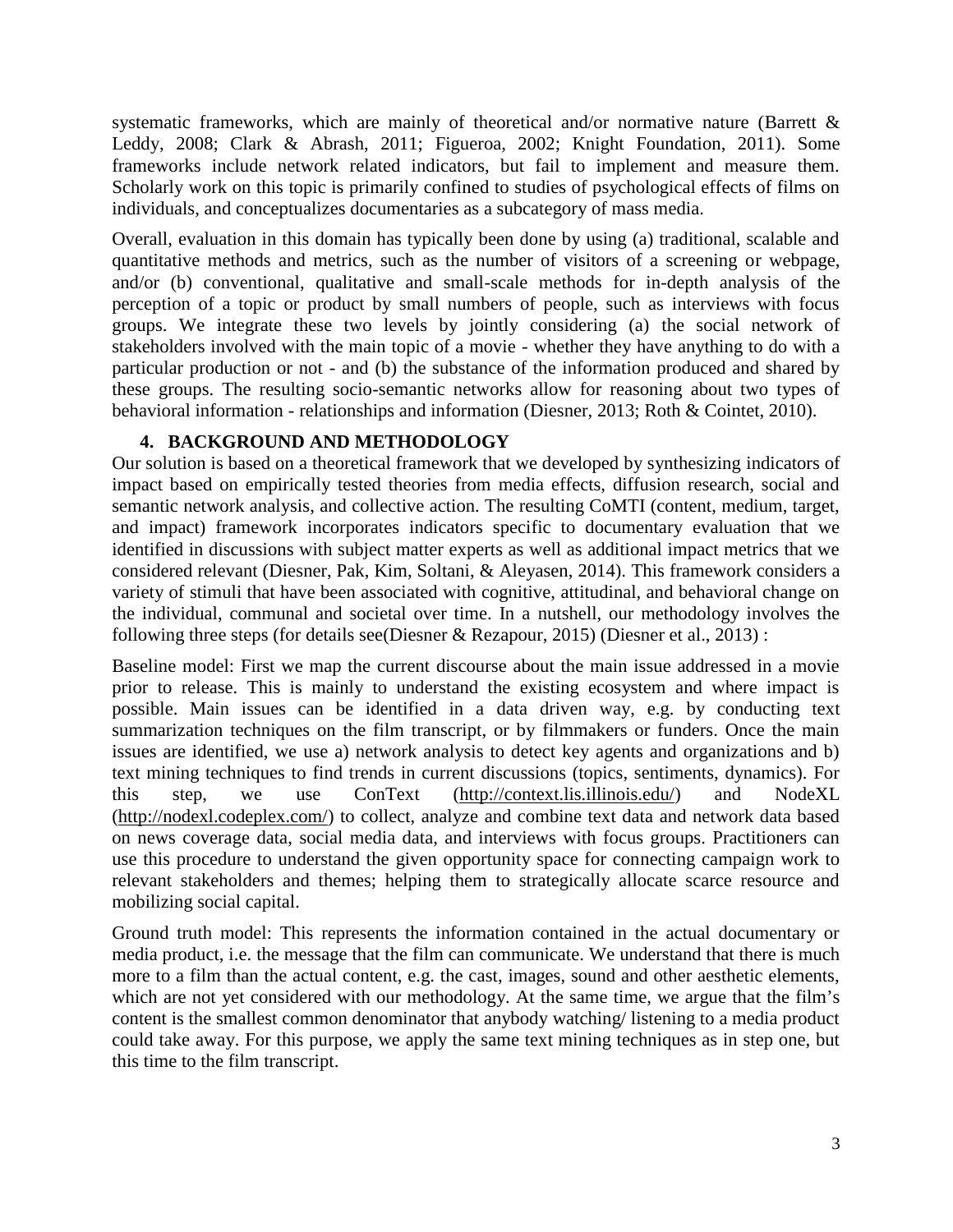### **5. ANALYSIS OF MEDIA COVERAGE OF ISSUE AND FILM**

#### **a. Data Collection and Curation**

To assess the media coverage of the core issue addressed in "Racing Extinction" and the movie itself, we collected and analyzed newswire data from LexisNexis Academic. To map the debate around the main issue addressed in the movie, we consulted with subject matter experts on the film for suitable keywords. Based on their suggestions, we tested various key word combinations and index term constrains for retrieving articles. We divided the search into two time segments: March 23 2014 to January 23, 2015 (= Press Before) and January 24, 2015 to November 24, 2015 (= Press After). The split point reflects the point in time when "Racing Extinction" was screened at the 2015 Sundance Film Festival. We retrieved a total of 30 articles about the movie itself that were published from January 24, 2015 to November 24, 2015.

#### **b. Semantic Networks from Meta Data**

The database we construct from the LexisNexis data entails keywords that were automatically assigned and indexed by LexisNexis. The key words represent the main, high-level individuals, organizations, locations and issues addressed in every article if applicable. A percentage value per keyword (also determined by LexisNexis) indicates the strength of association of a keyword with the article. Using ConText, we construct semantic networks from these keywords based on their co-occurrence per article.

Semantic networks are structured representations of information and knowledge that are assumed to represent the knowledge that some person or group has about a topic, and are typically used for reasoning and inference purposes (Diesner & Carley, 2011; Woods, 1975). At a minimum, semantic networks entail nodes, which are also referred to as concepts, and links or edges between the concepts. In this case, concepts represent key words that summarize or synthesize the information provided in news articles, and links are formed for any concepts that co-occur per article. The cumulative link weight represents the number of articles for which a link was observed based on the disambiguated articles. In a semantic network, the meaning of a concept is the ego-network of that concept, i.e. the nodes (alters) and links that get activated when the focal node (ego) is mentioned. The meaning of the entire network emerges from the collective meaning of the nodes as well as the structural properties or patterns of the entire graph. In ConText, the user decides between which categories links shall be formed. For example, connections among and between agents and/or organizations represent a social network. The user also sets the strength value from which on key words are considered; the higher the value the smaller and more focused the resulting network. The networks images below were generated in Gephi (https://gephi.org/) based on the output files from ConText. From the figure 1, we observe that the green color nodes are the most important topics that public are discussing before the movie got released and they include: wild life, climate change, mammals, science and technology, animals, pollution and environmental impacts. Whereas after the movie got released, from figure 2 we observed that there is significant amount of public discourse on the topics such as biodiversity, marine biology, national parks, fresh water ecosystem, science news, global warming and sustainable development. This clearly shows that there is growing public interest on the conservation of wild life and measures that helps in preventing animal extinction. Figure 3 shows the viewpoint of the public and critics on the movie. In this semantic network, the most important nodes are documentary movies, mammals, photography, awards, environmental impacts, and animals that explains the overall concept of the movie.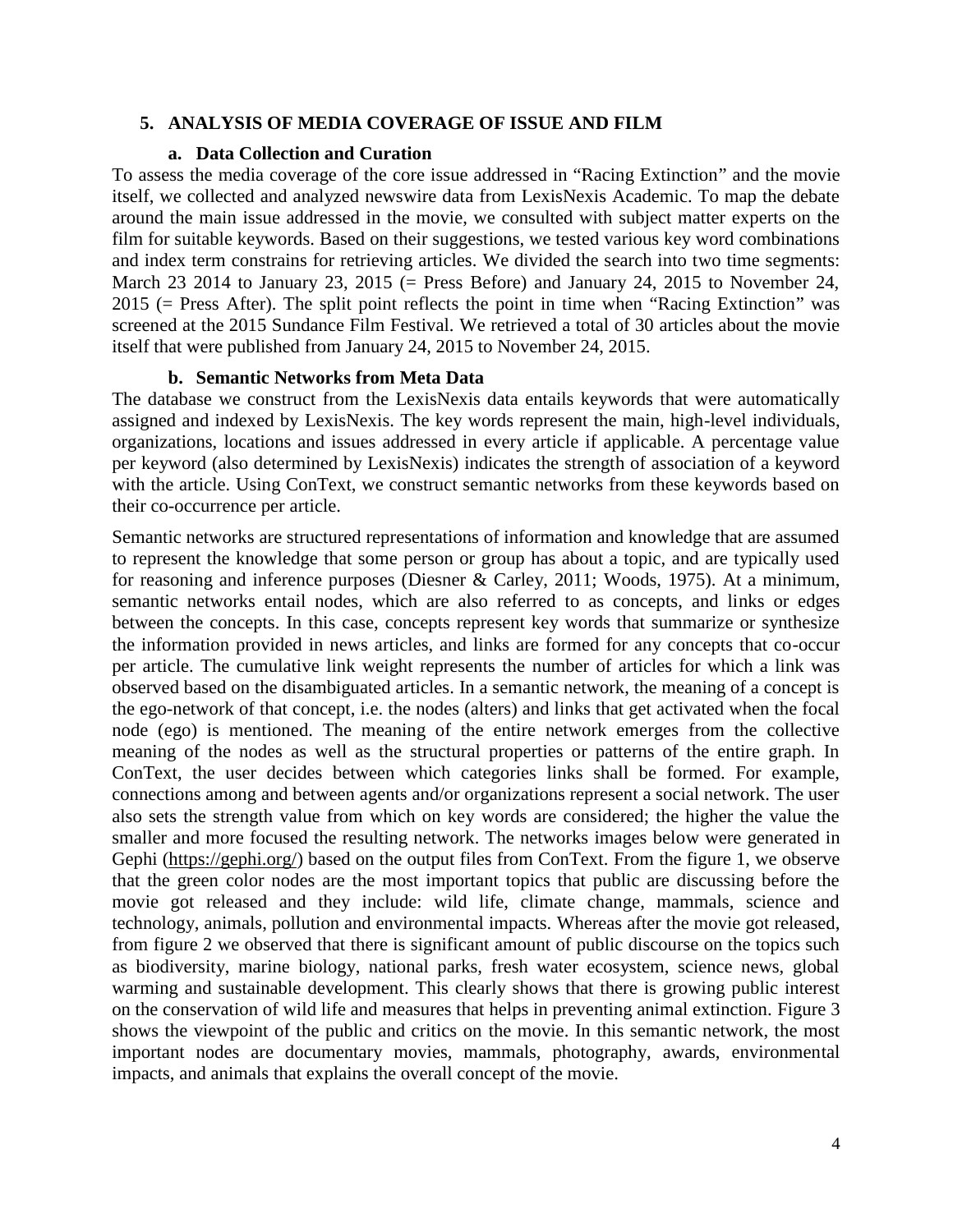

*Figure 1: News Coverage before "Racing Extinction" Release: Semantic Network of Meta Data*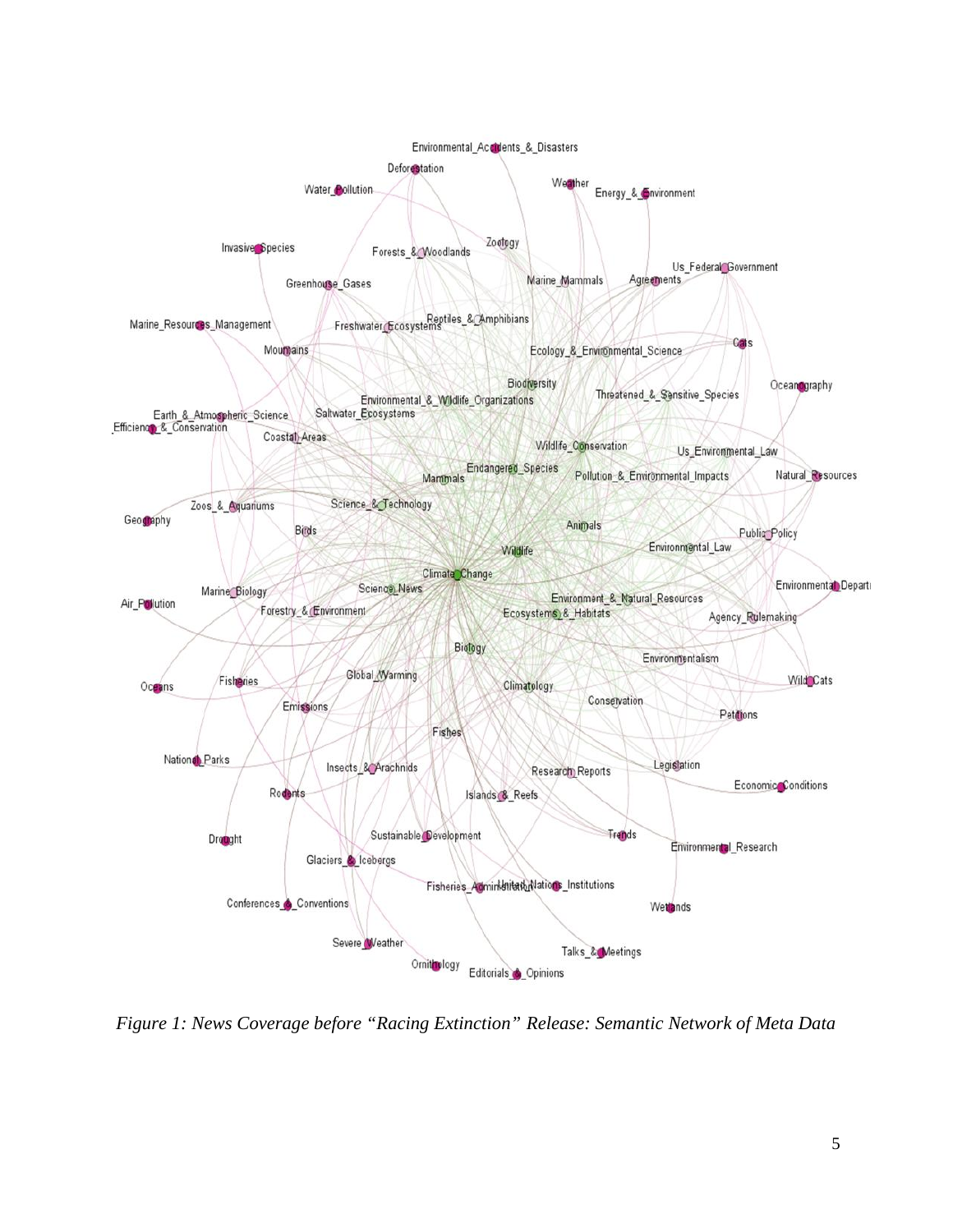

*Figure 2: News Coverage after "Racing Extinction" Release: Semantic Network of Meta Data*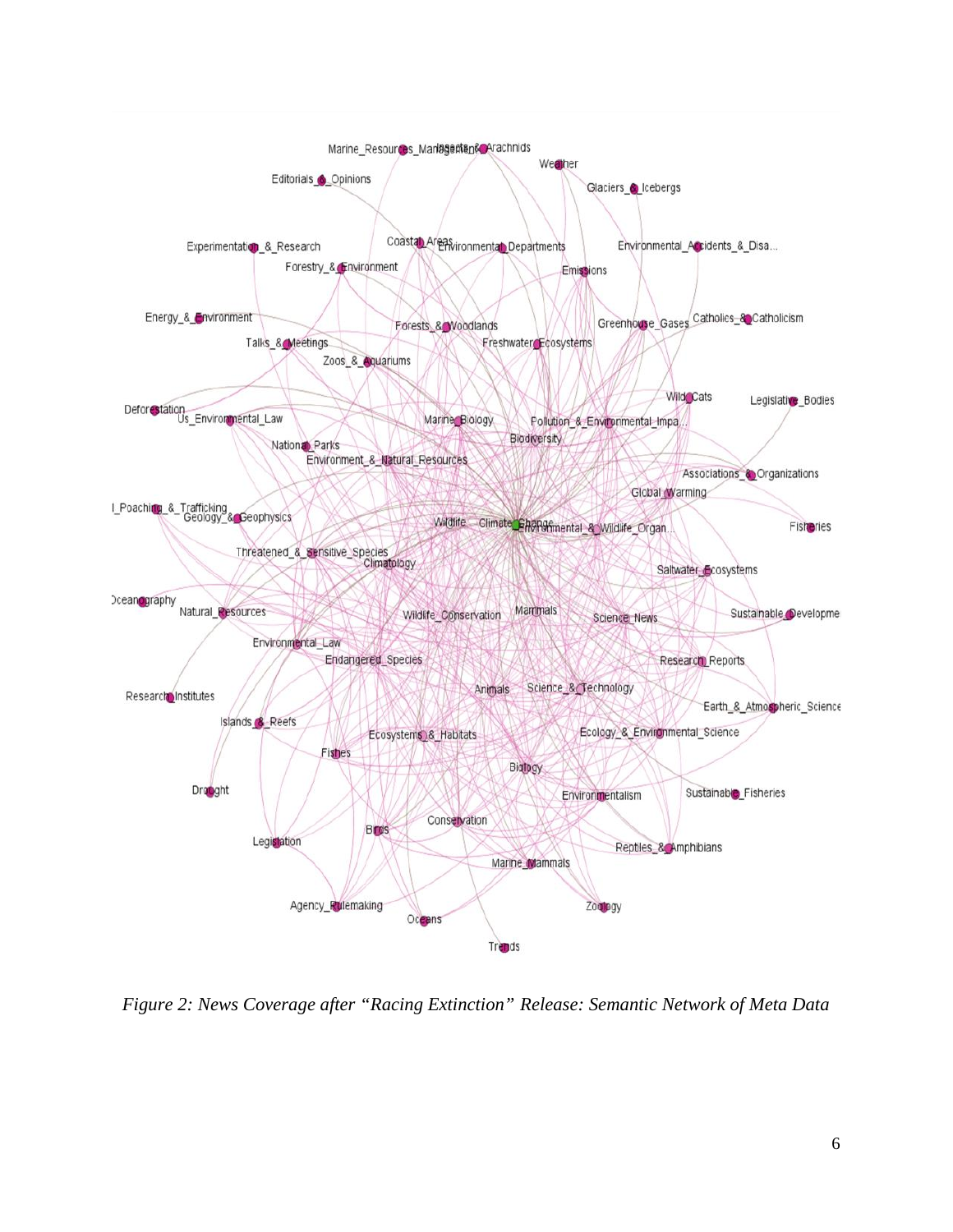

*Figure 3: News Coverage "Racing Extinction": Semantic Network of Meta Data*

## **c. Digging Deeper: Summarization of Content of Text Data Sets**

After exploring meta-data and keyword networks, we have to dig deeper into the substance of the transcript and media data by analyzing the content of those documents. We use the following three summarization techniques to gain an efficient understanding of the gist of information contained in these different datasets: corpus statistics, topic modeling and sentiment analysis. Basic introduction to each of these techniques is explained below:

### **Corpus Statistics**

One highly effective and efficient way to measure prominence of terms explicitly mentioned in some text data set is to look at cumulative and weighted term frequencies. In short, the terms that are significant and occur in few documents have higher tf-idf scores. By constructing a semantic network by taking tf-idf score, will help us in understanding the text in an efficient manner.

In agreement with the findings from meta-data analysis, the coverage of the issue addressed in "Racing Extinction" is highly focusing on species and habitat information before the release of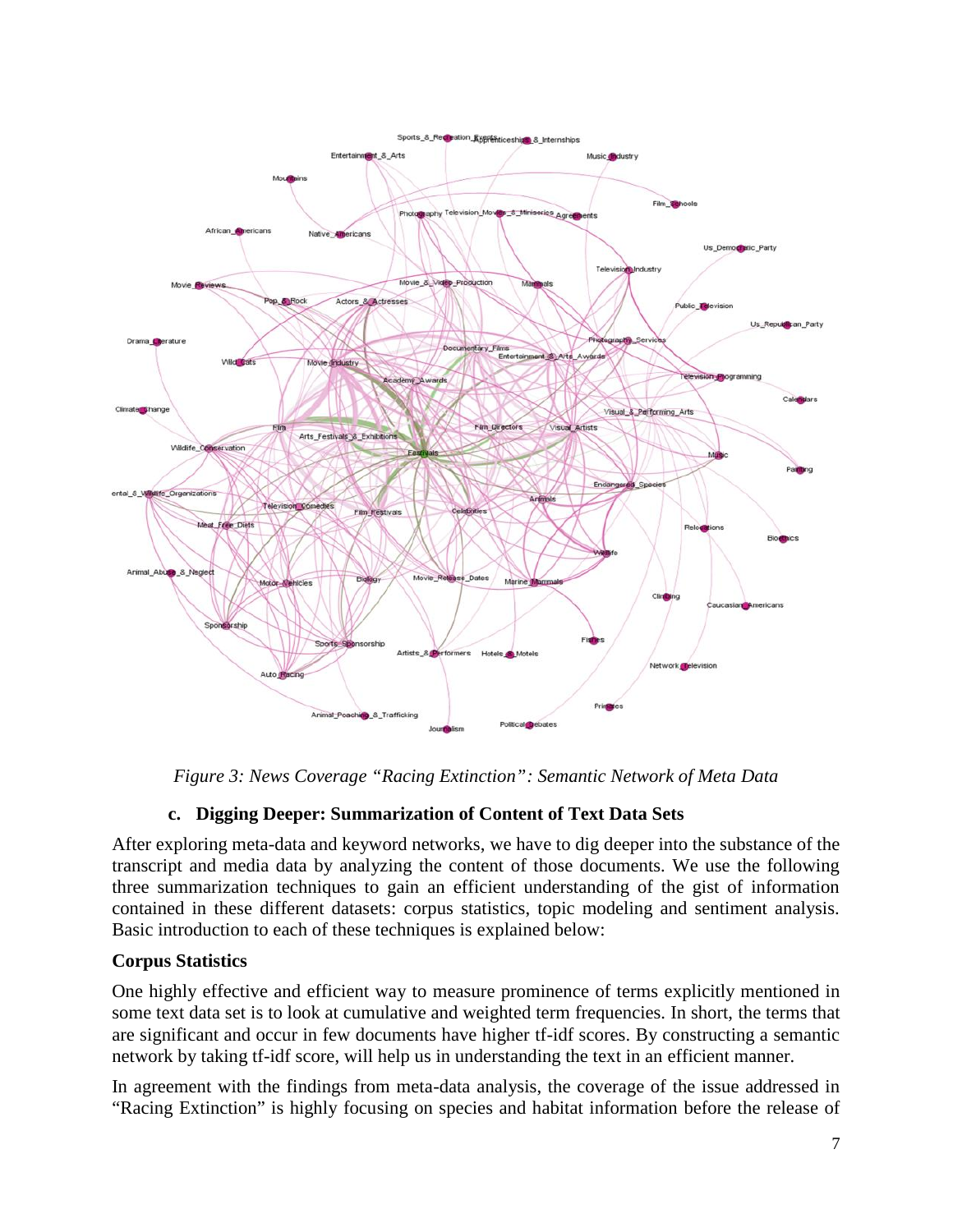the movie. We can see a significant change around the main debate on topics such as climate, population, and conservation in the society after the movie is released.

| <b>Term</b> | <b>Frequency</b> | TF*IDF   | <b>Ratio of texts</b><br>occurring in |
|-------------|------------------|----------|---------------------------------------|
| Species     | 23,667           | 9.47E-04 | 0.85                                  |
| Habitat     | 17,390           | 0.002604 | 0.54                                  |
| Information | 9,402            | 0.002861 | 0.29                                  |
| Areas       | 7,406            | 0.001441 | 0.45                                  |
| Critical    | 7,100            | 0.002373 | 0.25                                  |
| Rule        | 7,089            | 0.003417 | 0.14                                  |

*Table 1:Salient Terms per Dataset by Weighted Frequency (tf-idf) and Absolute Cumulative Frequency Before the release of the film*

| <b>Term</b>    | <b>Frequency</b> | TF*IDF   | <b>Ratio of texts</b><br>occurring in |
|----------------|------------------|----------|---------------------------------------|
| <b>Species</b> | 13,026           | 0.001087 | 0.81                                  |
| Habitat        | 6,953            | 0.00244  | 0.41                                  |
| Information    | 3,624            | 0.002394 | 0.19                                  |
| Climate        | 3,440            | 153E-05  | 0.98                                  |
| Population     | 3,208            | 0.001107 | 0.42                                  |
| Conservation   | 2,695            | 5.62E-04 | 0.59                                  |

*Table 2: Salient Terms per Dataset by Weighted Frequency (tf-idf) and Absolute Cumulative Frequency After the release of the film*

After this stage we create a codebook including the most frequent words in the article, and the words with the highest tf-idf score from the meta data list to dig deeper and create a semantic network from the body of the article.

### **Topic Modeling and Sentiment Analysis**

Topic modeling is an unsupervised machine learning technique that summarizes the content of a corpus of unstructured, natural language text data in terms of the most salient topics that are explicitly or implicitly contained in the data (Blei, Ng, & Jordan, 2003; Griffiths, Steyvers, & Tenenbaum, 2007). Each topic is represented by a fit value that indicates how strongly a topic describes a text set, as well as the most salient terms per topic in the underlying data. The terms per topic are sorted by their fit with a topic. By analyzing the appropriate topics in the text, we can better understand the public discourse on "Racing Extinction".

How do we describe the topic Modeling? Topic modeling is a parameterized method, i.e. the user has to set the number of topics to be identified (we used 7 depending on the size of the dataset), the number of terms per topic (again, 10), the iteration rate for the routine (300), and a list with non-content bearing terms to be excluded from the analysis. We identified the best settings per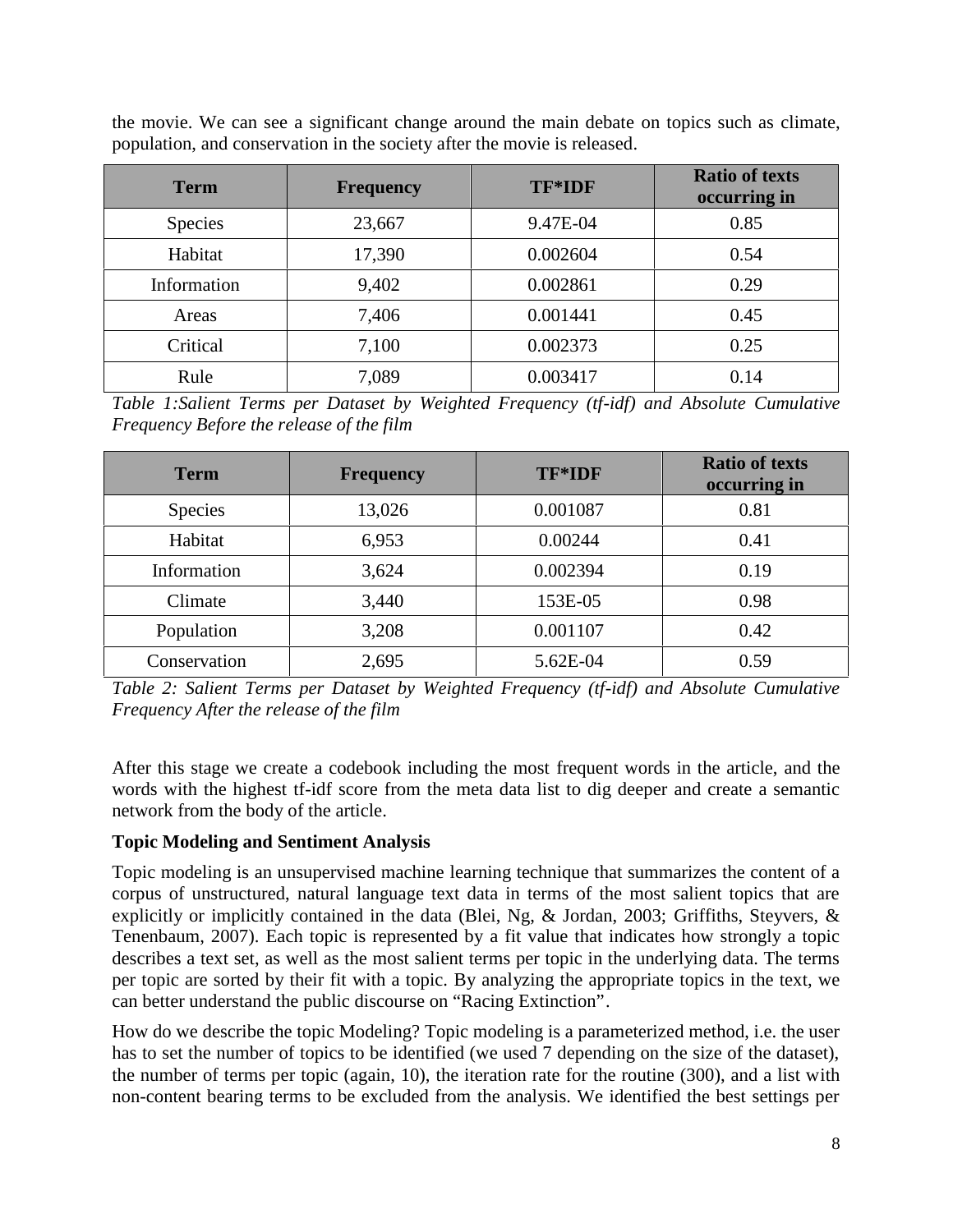data set by running topic modeling with different parameter configurations multiple times and comparing the results.

In the resulting images (Figure 4, Figure 5), each of the most salient topics is displayed as a cluster (typically 5 clusters per Image). These clusters are considered as the different topics addressed in a dataset. The size of a cluster correlates with its prevalence within a single dataset (scaled according to the dirichlet parameter for fit value per topic). The same goes applies for individual terms within clusters: the larger a word, the more strongly it represents the topic it belongs to.

We have also added sentiment analysis into these visualizations: sentiment analysis basically helps to answer the following question: How does an individual or a group of people perceive a topic, product, etc.? The underlying assumption with topic modeling is that human language provides windows to people's emotions and cognition. In the images below, neutral words are shown in blue, words with a negative connotation in red, and words with a positive connotation in green. Words that have no sentiment or opinion value are shown in black.

The press coverage of the movie data before (Figure 4) and after (Figure 5) the release of the film show similar results as that of corpus statistic technique. Public are more interested in studying and discussing more about conservation and wildlife preservation techniques after the release of the movie.



*Figure 4: Summary of Press Coverage of Theme before Film Release: Topic Modeling and Sentiment Analysis*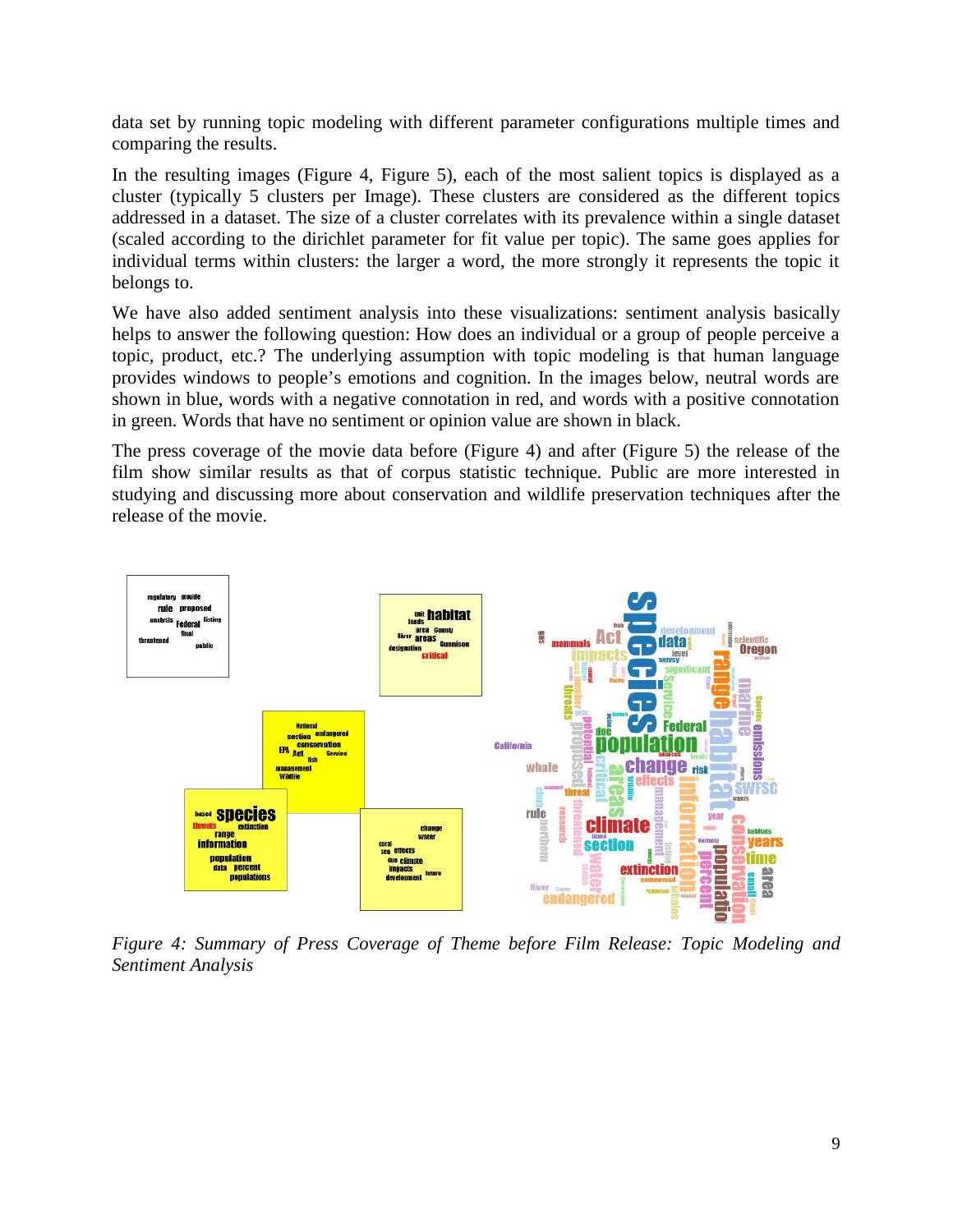

*Figure 5: Summary of Press Coverage of Theme after Film Release: Topic Modeling and Sentiment Analysis*

### **6. SOCIAL MEDIA ANALYSIS**

We have studied the social media of the movie (Racing Extinction) during November 2015.

### **a. Twitter:**

In order to create the semantic network from the twitter data, we collected the twitter data during the month of November, 2015. From the analysis of twitter semantic data, we obtained the following tables that best explains the semantics of the twitter graph of "Racing Extinction"

| <b>Top URLs in Tweet in Entire Graph</b>                                                                  | <b>Entire Graph</b><br>Count |
|-----------------------------------------------------------------------------------------------------------|------------------------------|
| https://www.youtube.com/watch?v=-AHbNMXhCF8                                                               | 30                           |
| https://www.thedodo.com/hanako-japan-elephant-61-years-<br>1473985023.html?utm_source=opsFB               | 29                           |
| http://www.discovery.com/dscovrd/racing-extinction-changemakers-leilani-<br>munter/                       | 18                           |
| https://docs.google.com/forms/d/161GPc11QRwj-<br>VN_s6CCmM0OHM_yFrRuEFNXNezXqHPk/viewform                 | 10                           |
| http://www.discovery.com/dscovrd/racing-extinction-changemakers-paul-<br>hilton/                          | 9                            |
| https://docs.google.com/a/opsociety.org/forms/d/161GPc11QRwj-<br>VN_s6CCmM0OHM_yFrRuEFNXNezXqHPk/viewform |                              |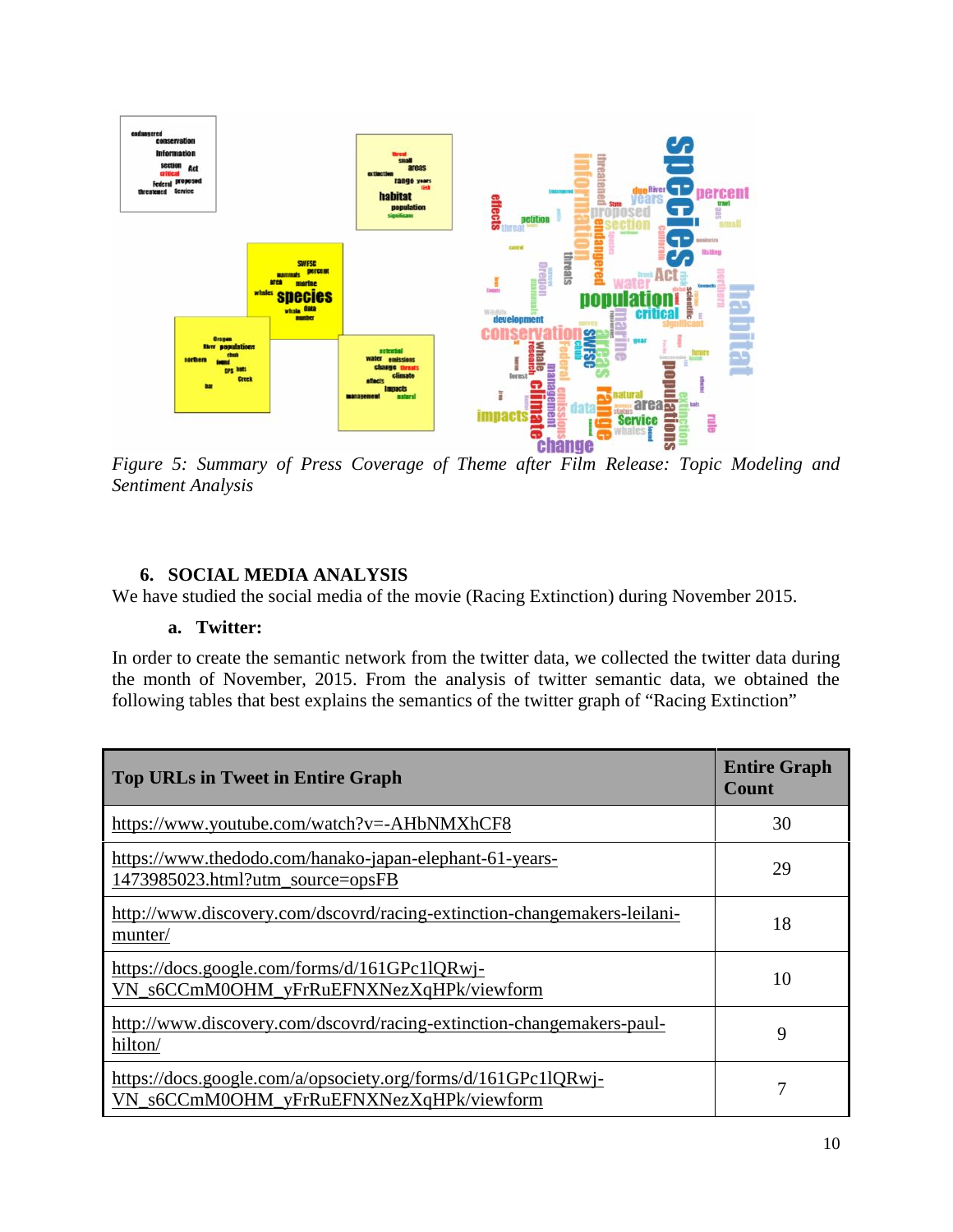| https://actionsprout.io/F2DF8F                                                                                     | h |
|--------------------------------------------------------------------------------------------------------------------|---|
| https://amp.twimg.com/v/08406b56-0c8e-4921-94ec-7d63c5efee3b                                                       |   |
| https://www.youtube.com/watch?v=zdyVOHtpUO4&feature=youtu.be&sf160<br>$34991=1$                                    |   |
| http://greenglobaltravel.com/2015/11/25/louie-psihoyos-on-racing-extinction-<br>and-the-cove/?utm_source=hootsuite |   |

| <b>Top Domains in Tweet in Entire Graph</b> | <b>Entire Graph Count</b> |
|---------------------------------------------|---------------------------|
| youtube.com                                 | 37                        |
| discovery.com                               | 32                        |
| thedodo.com                                 | 29                        |
| google.com                                  | 17                        |
| twitter.com                                 | 9                         |
| twimg.com                                   | 6                         |
| actionsprout.io                             | 6                         |
| greenglobaltravel.com                       | 3                         |
| racingextinction.com                        | 3                         |
| thepetitionsite.com                         | 2                         |

| Top Hashtags in Tweet in Entire Graph | <b>Entire Graph Count</b> |
|---------------------------------------|---------------------------|
| racingextinction                      | 123                       |
| startwith1thing                       | 70                        |
| elephant                              | 30                        |
| conservation                          | 3                         |
| environment                           | 3                         |
| bantrophyhunting                      | 3                         |
| opsafarikill                          | 3                         |
| sharks                                | 2                         |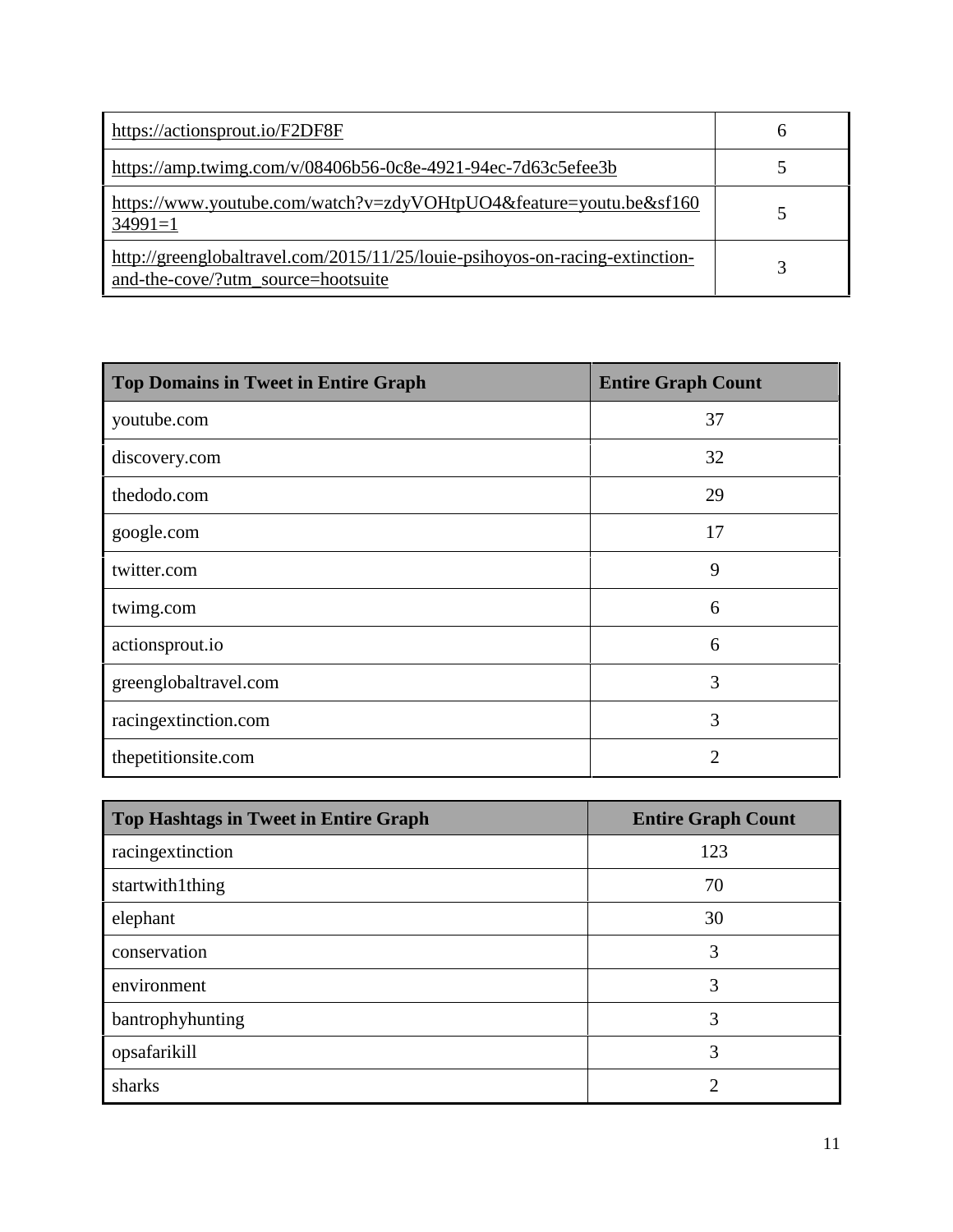| somanychoices   |  |
|-----------------|--|
| fuckingshameful |  |

| <b>Top Words in Tweet in Entire Graph</b> | <b>Entire Graph Count</b> |
|-------------------------------------------|---------------------------|
| rt                                        | 190                       |
| racingxtinction                           | 183                       |
| racingextinction                          | 122                       |
| startwith1thing                           | 70                        |
| gt                                        | 52                        |
| Years                                     | 28                        |
| Exhilarating                              | 20                        |
| Blue                                      | 15                        |
| Whale                                     | 15                        |

| <b>Top Word Pairs in Tweet in Entire Graph</b> | <b>Top Word Pairs in Tweet in</b><br><b>Entire Graph</b> |
|------------------------------------------------|----------------------------------------------------------|
| rt, racingxtinction                            | 125                                                      |
| released, exhilarating                         | 31                                                       |
| exhilarating, blue                             | 31                                                       |
| blue, whale                                    | 31                                                       |
| whale, feature                                 | 31                                                       |
| depressed, elephant                            | 30                                                       |
| elephant, living                               | 30                                                       |
| living, concrete                               | 30                                                       |
| concrete,cell                                  | 30                                                       |

| Top Replied-To in Entire Graph | <b>Top Replied-To in Entire Graph</b> |
|--------------------------------|---------------------------------------|
| racingxtinction                |                                       |
| irinagreenvoice                |                                       |
| vulcaninc                      |                                       |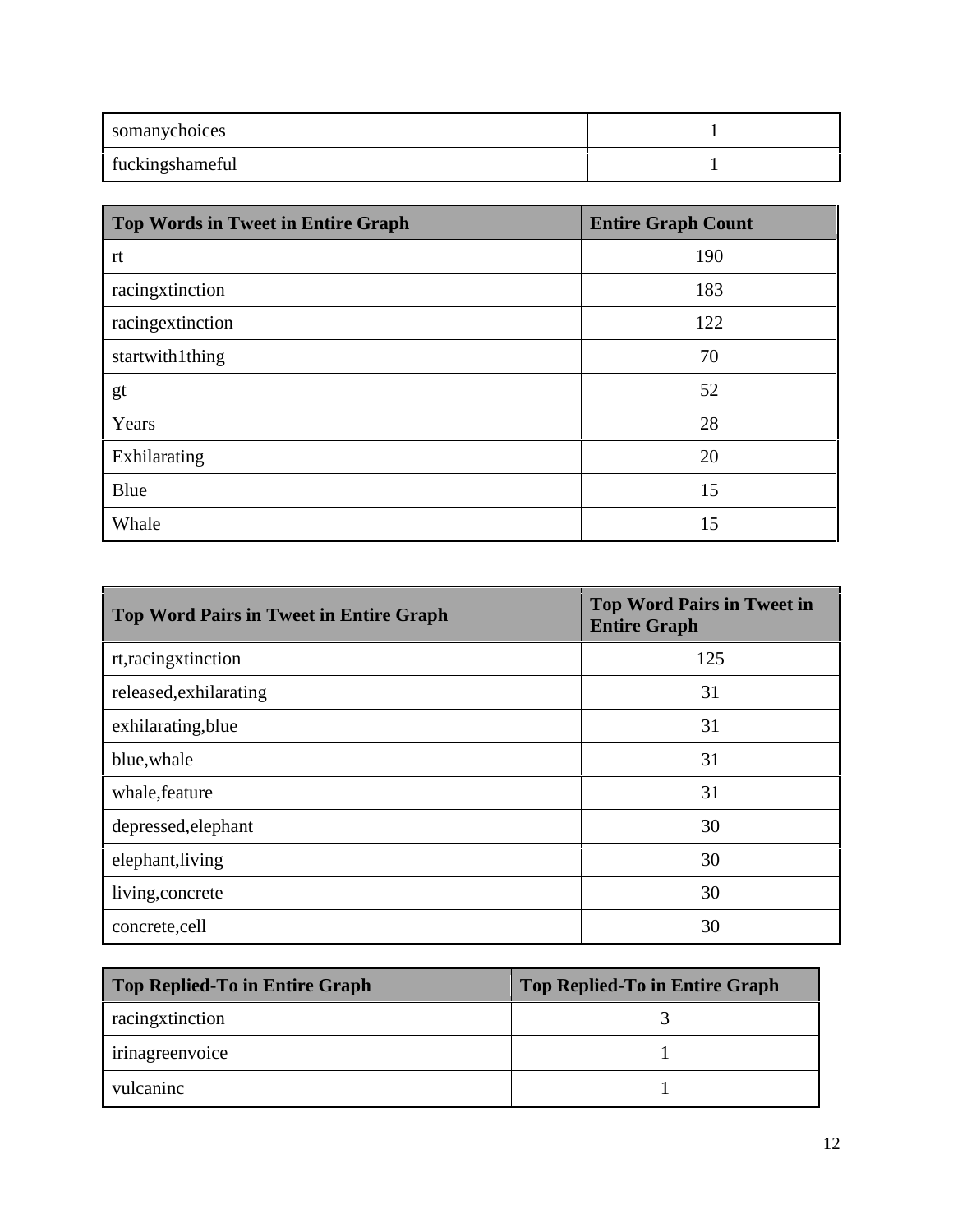| <b>Top Mentioned in Entire Graph</b> | <b>Top Mentioned in Entire Graph</b> |
|--------------------------------------|--------------------------------------|
| racingxtinction                      | 179                                  |
| gopro                                | 30                                   |
| shawnheinrichs                       | 23                                   |
| leilanimunter                        | 21                                   |
| annekasvenska                        | 18                                   |
| discovery                            | 17                                   |
| discoveryuk                          | 7                                    |
| janegoodallinst                      | 6                                    |
| seasaver                             | 6                                    |
| louiepsihoyos                        | 5                                    |

*Table 3:Twitter Semantic Text Analysis*

The above tables explains the top URLs that are mentioned in the twitter graph. The URL for youtube has highest count that explains how the pollution and the climate change are causing the extinction of animal species such as "Blue Whales". The next highest URL is thedodo, and next comes discovery channel. This shows that people are more interested to share the website link while posting the contents related to "Racing Extinction". The top hash tags such as racing extinction, conservation, environment shows the concern of public on the extinct species due to environmental pollution. Further, the top words and top word pairs shows the public course on the extinction of animals after the release of the movie "Racing Extinction".

## **Semantic twitter graph for Racing Extinction**

By considering the top words that many of the users used to tweet about "Racing Extinction", we tried to develop semantic network that helps us in analyzing the impact of the movie on the public. From Figure 4, we can see that public are showing their concern by using "Emotional" words such as depressed towards extinction and love towards wild life conservation from harmful global warming. Further, cluster network is created to analyze the semantic information in further advanced manner from the twitter data. From figure 5, we understood that there are 7 clusters that explains the twitter data of "Racial Extinction" in an understandable format. First cluster explains racing extinction of different animals, second cluster explains Anneka Svenska, a conservationist in the United Kingdom. Third cluster explains about extinction of blue whales and fourth cluster explains about extinction of wolves in United States of America. Fifth cluster explains about extinction of different species of animals and sixth cluster explains emotions of public towards extinction and environmental impact on the extinction of animal species. Whereas seventh cluster explains about activism towards prevention of animal extinction.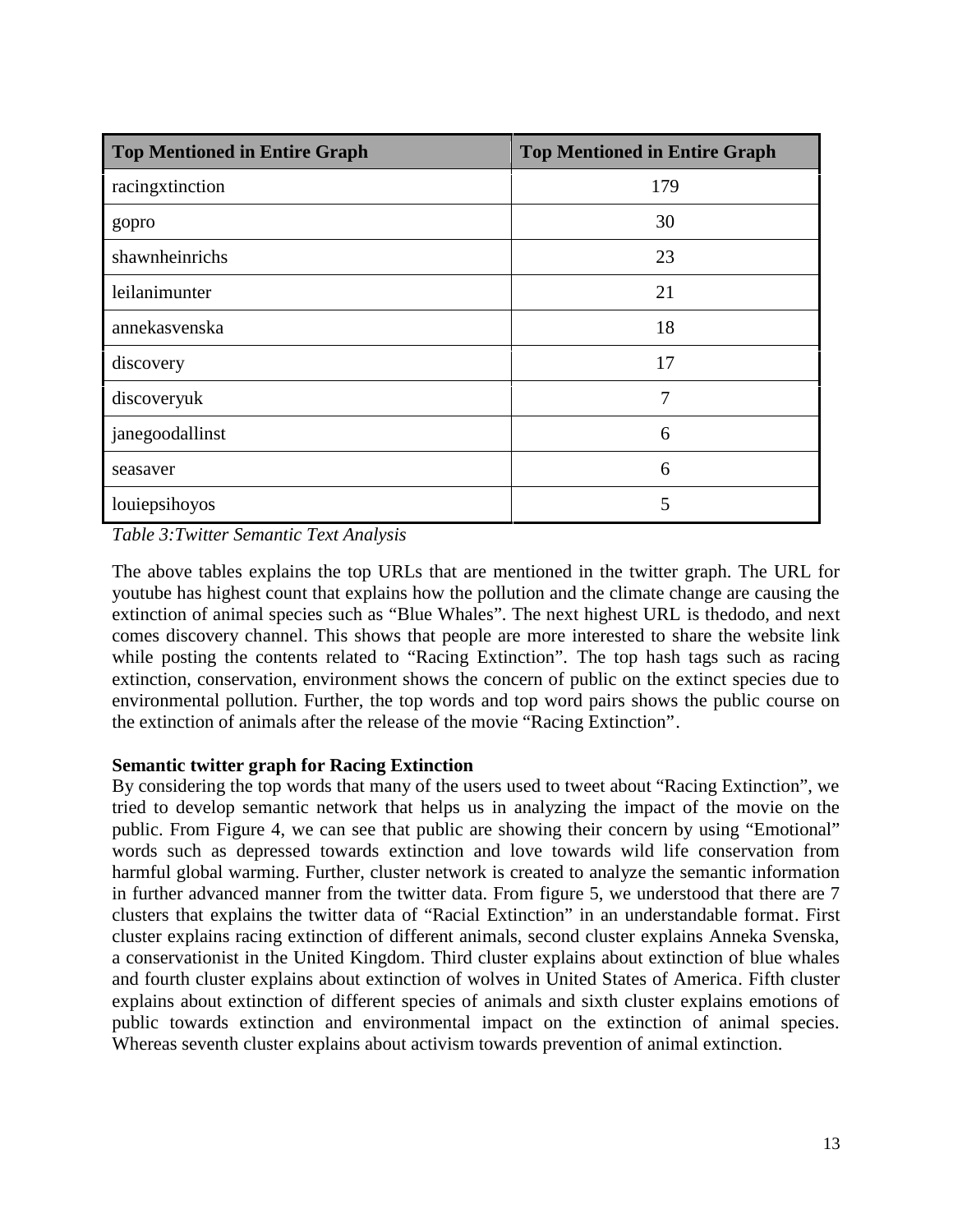

Created with NodeXL Pro (http://nodexl.codeplex.com) from the Social Media Research Foundation (http://www.smrfoundation.org) *Figure 6: Twitter semantic network for Racing Extinction (November, 2015)*



Created with NodeXL Pro (http://nodexl.codeplex.com) from the Social Media Research Foundation (http://www.smrfoundation.org) *Figure 7: Twitter semantic cluster network for Racing Extinction (November, 2015)*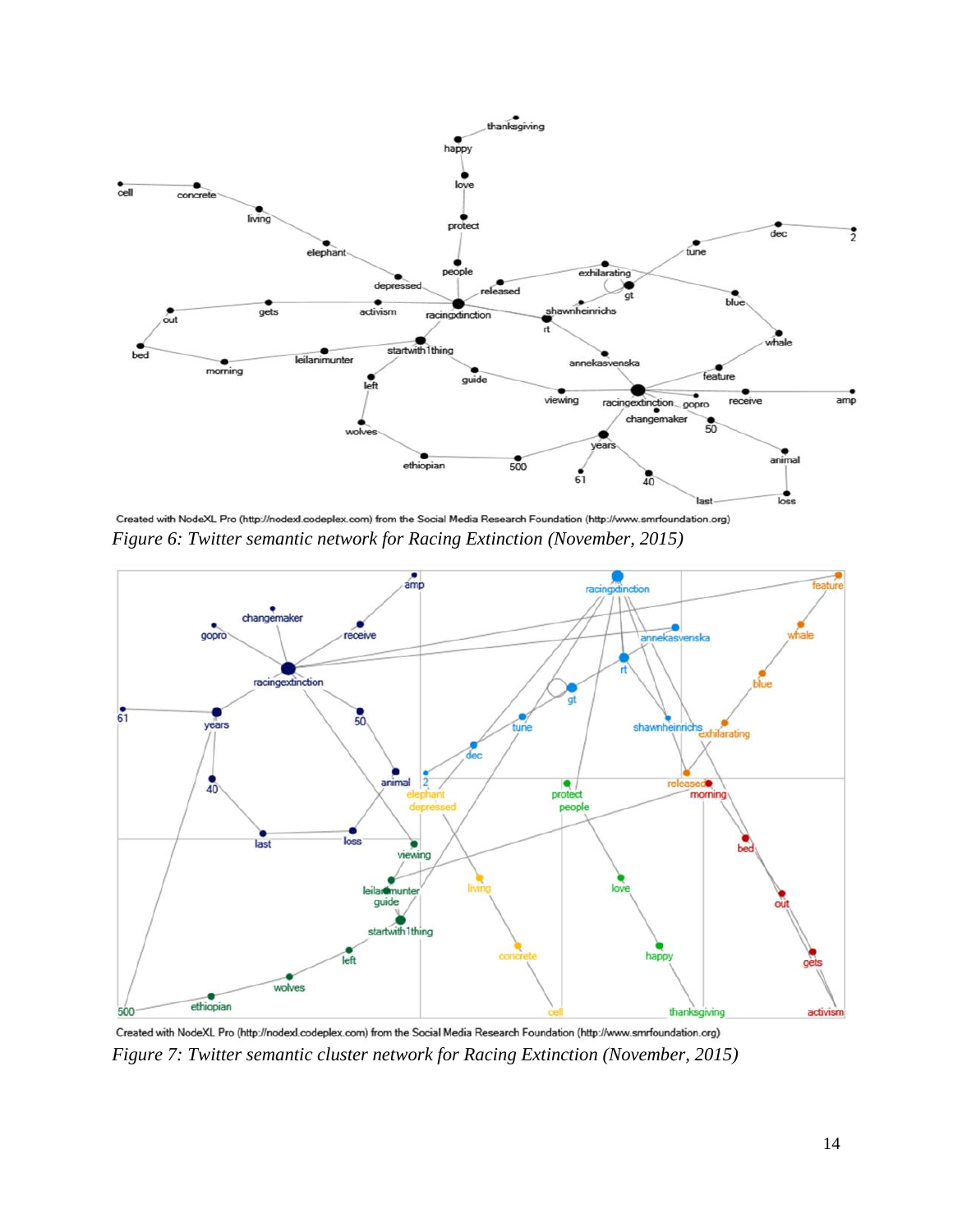### **b. Facebook Fan Page:**

We do not assume all social media platforms to lead to the same impact; thus, we complement the Twitter analysis with an analysis of user activity on Facebook. On Facebook Fan Pages, users can provide comments to posts. This provides a valuable source for analyzing stimulus (posts) and responses (comments to posts); which together form a public discourse.

"Racing Extinction" movie was telecasted on television in the United States of America on December 2<sup>nd</sup>, 2015. We collected Facebook data with the time line of one month before the movie telecasted (November  $2<sup>nd</sup>$ , 2015 to December 1<sup>st</sup>, 2015) on the television and one month after the movie telecasted on the television (December  $2<sup>nd</sup>$ , 2015 to January 1<sup>st</sup>, 2016). We analyzed the data to see the impact of the movie on the public after it got telecasted on the television.

Figure 8 represents the semantic network of the comments from the Facebook fan page data before the movie got telecasted on the television. We had observed that the top nodes are excited, hosting, racing, extinction, and wait. Apart from these nodes, we have nodes such as discovery, channel as top nodes with highest degree, which exemplifies that people are more interested on the telecast of the movie on the discovery channel on December 2, 2015. There are some words such as super, can't, wait that shows the excitement of the public on the telecast of the movie on television.



Created with NodeXL Pro (http://nodexl.codeplex.com) from the Social Media Research Foundation (http://www.smrfoundation.org)

*Figure 8: Facebook semantic network for Racing Extinction before television telecast*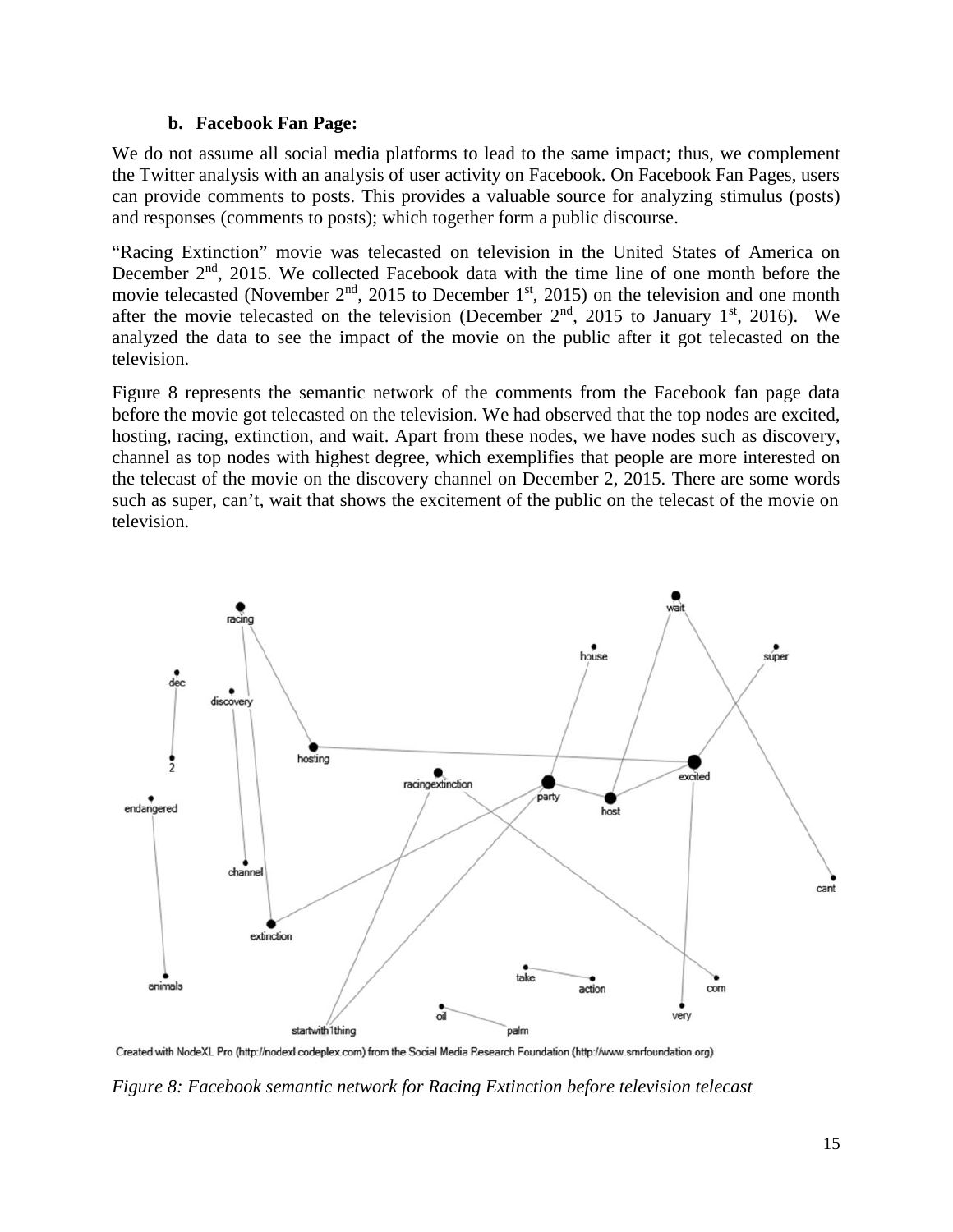Figure 9 represents the semantic network of the comments from the Facebook fan page data before the movie got telecasted on the television. We had observed that the top nodes are thing, earth, people, and save. Apart from these key nodes, there are other important nodes such as extinction, endangered, racing extinction, opening, eye, and action which shows the positive impact of the movie on the public after television telecast. Many people are mentioning this movie as an eye-opener and had stated that we should start doing necessary steps in order to save the species that are getting endangered. There are some nodes such as thanks, much which shows that people are thanking for telecasting the movie on the television.

The results has shown that people are more leaning towards discussing about the conservation of wild life and steps to be taken to eradicate global warming. This shows the growing public discourse towards the movie after the movie got telecasted on the Discovery Channel on December  $2<sup>nd</sup>$ , 2015.



Created with NodeXL Pro (http://nodexl.codeplex.com) from the Social Media Research Foundation (http://www.smrfoundation.org) *Figure 9: Facebook semantic network for Racing Extinction after television telecast*